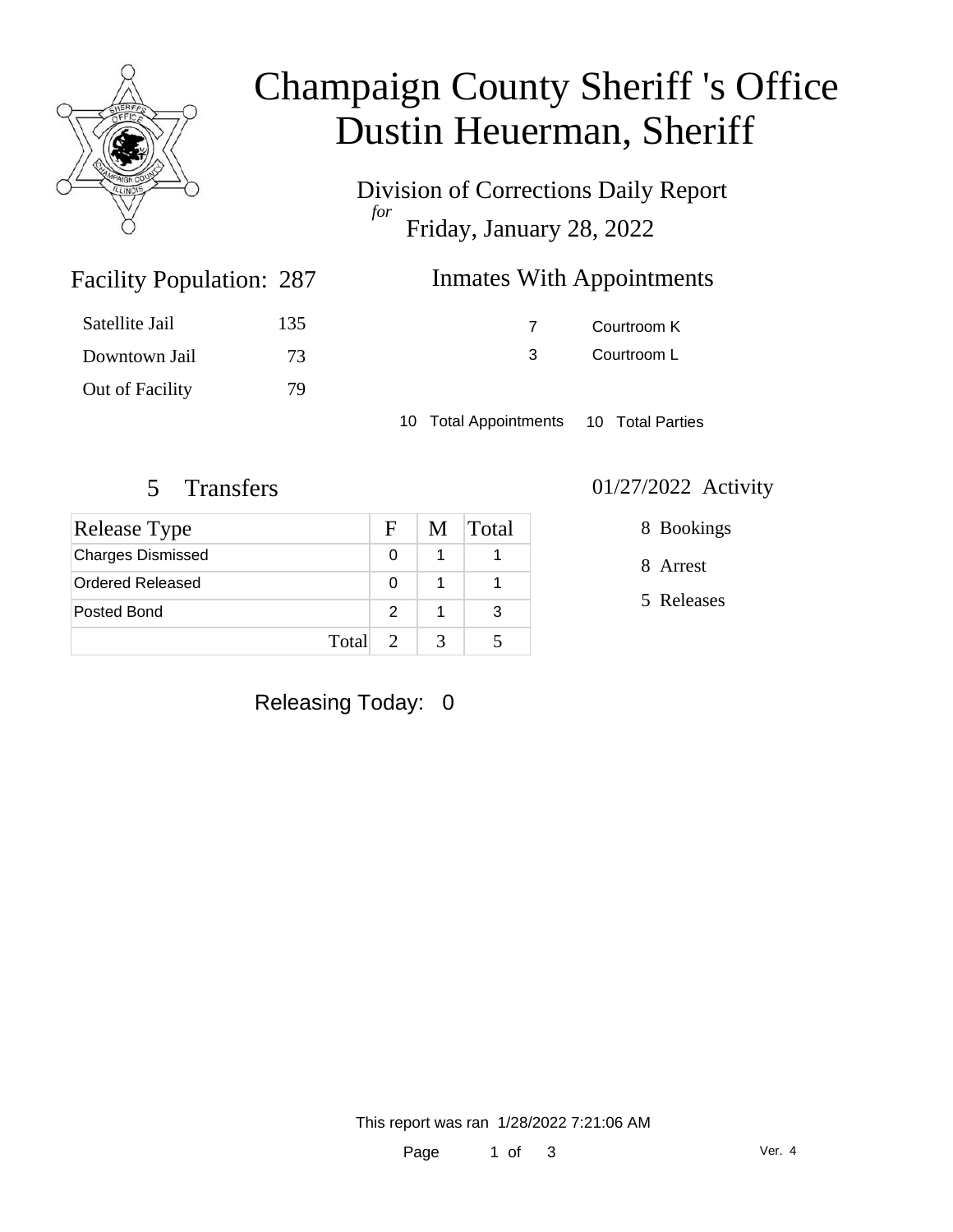

# Champaign County Sheriff 's Office Dustin Heuerman, Sheriff

Division of Corrections Daily Report *for* Friday, January 28, 2022

| <b>Custody Status Count</b> |  |
|-----------------------------|--|
|-----------------------------|--|

- Direct Criminal Contempt 1
- Electronic Home Dentention 15
	- Felony Arraignment 5
		- Felony Other 1
	- Felony Pre-Sentence 7
		- Felony Pre-Trial 209
	- Felony Pre-Trial DUI 4
	- Felony Sentenced CCSO 4
	- Felony Sentenced IDOC 27
		- Hold Other 1
		- Misdemeanor Pre-Trial 6
			- Petition to Revoke 1
			- Remanded to DHS 4
			- Traffic Arraignment 1
	- Traffic Sentenced CCSO 1
		- Total 287

This report was ran 1/28/2022 7:21:06 AM